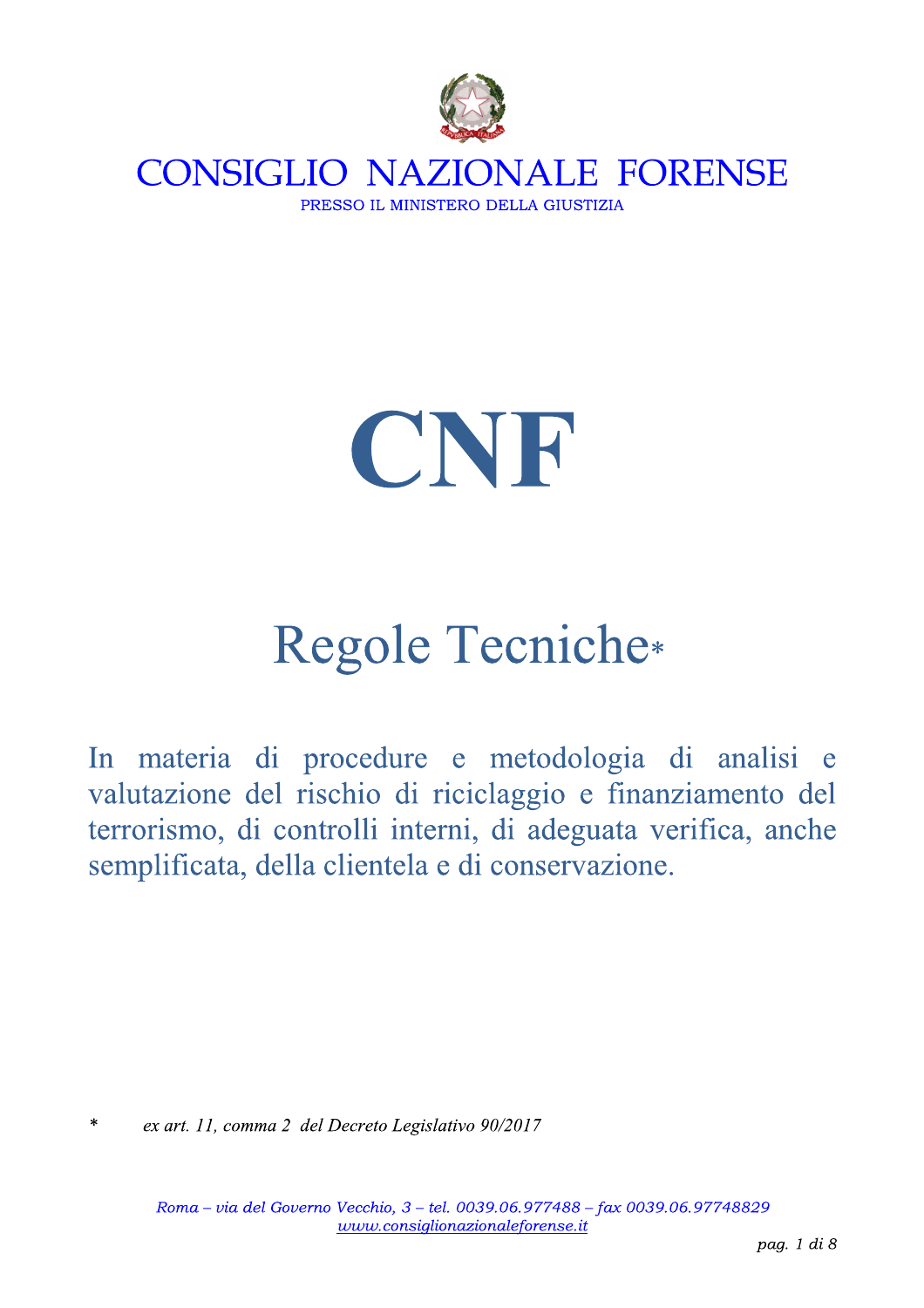

### **LEGENDA E NOTE ESPLICATIVE**

Ove non diversamente specificato, i termini e le locuzioni impiegati nel presente testo sono mutuati dal decreto legislativo del 25 maggio 2017 n. 90, in attuazione della direttiva (UE) 2015/849 relativa alla prevenzione dell'uso del sistema finanziario a scopo di riciclaggio dei proventi di attività criminose e di finanziamento del terrorismo, pubblicato in Gazzetta Ufficiale n.140 del 19-6-2017 - Suppl. Ordinario n. 28.

Il decreto legislativo n. 90/2017 entra in vigore dal 4 luglio 2017.

Il termine "Decreto" indica il Decreto Legislativo 231/2007 come modificato dal decreto legislativo n. 90/2017.

Il termine "Studio" o "Studio Legale" fa riferimento sia agli studi legali monopersonali o di piccole dimensioni, sia agli studi associati, inclusi quelli costituiti in forma societaria ai sensi dell' art. 4bis della L. n. 247/2012.

Pertanto il termine "Avvocato" o "Avvocati" comprende i titolari degli Studi Legali monopersonali o di piccole dimensioni e i componenti degli studi associati sopra menzionati, inclusi i soci professionisti delle società costituite ai sensi dell' art. 4bis della L. n. 247/2012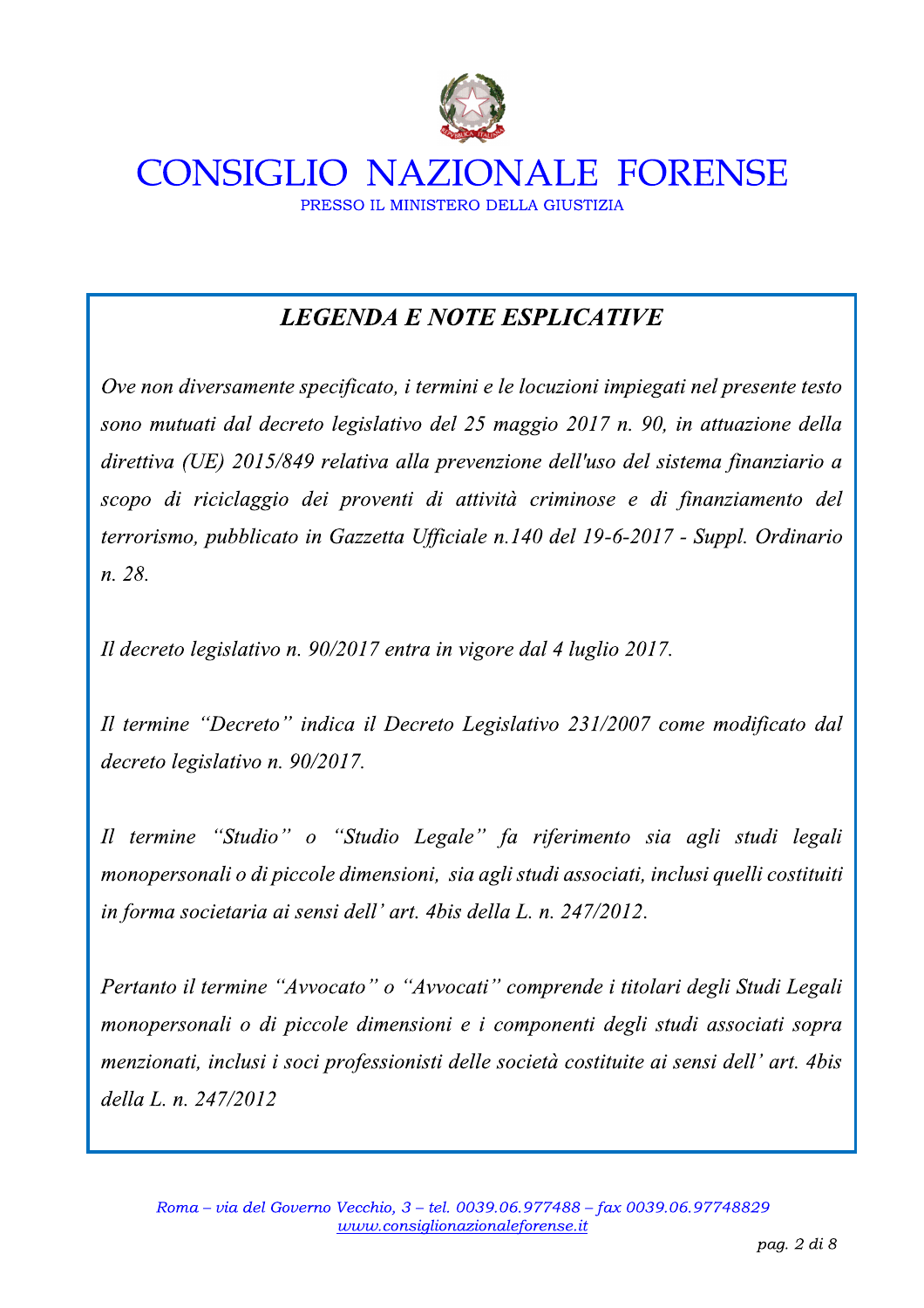

### Regole tecniche

### **CAPOI** Natura delle regole tecniche - Ambito di applicazione

### Regola tecnica n. 1

Le presenti regole tecniche sono adottate, ai sensi e per gli effetti dell'art. 11, comma 2 del Decreto, a supporto delle attività di adeguata verifica della clientela e conservazione cui il professionista è tenuto ai sensi del titolo II, Capi I e II del predetto Decreto.

A riguardo, premesso il disposto degli articoli 15 e 17 del Decreto, il documento recante "Criteri e metodologie di analisi e valutazione del rischio di riciclaggio e finanziamento del terrorismo, con particolare riferimento all'adeguata verifica semplificata", qui allegato sub Documento 1 (d'ora innanzi i "Criteri"), reca, tra le altre, la metodologia di cui gli Avvocati possono avvalersi nell'espletamento dell'attività di analisi e ponderazione del rischio in concreto rilevato nell'esercizio della propria attività, preordinato alla graduazione dell'intensità, frequenza e complessità delle misure di adeguata verifica della clientela richieste in funzione di prevenzione del riciclaggio e dl finanziamento del terrorismo.

Resta fermo il diritto degli Avvocati di seguire modalità di valutazione del rischio e di adempimento degli obblighi in materia di adeguata verifica della clientela e conservazione diverse, in tutto o in parte, da quelle previste nei Criteri, purché non contrastanti con il Decreto.

### Regola tecnica n. 2

Fermi restando in capo agli Avvocati gli obblighi in tema di identificazione e di gestione del denaro del cliente, di cui rispettivamente agli artt. 23 comma 2 e 30 del Codice Deontologico Forense, approvato dal Consiglio Nazionale Forense il 31 gennaio 2014 in attuazione della legge 247/2012 recante Nuova disciplina dell'ordinamento della professione forense e pubblicato in Gazzetta Ufficiale n. 241 del 16 ottobre 2014, non rientrano tra le operazioni di cui all'art. 3, comma 4, lettera c) del Decreto:

- la consulenza stragiudiziale avente ad oggetto atti e negozi di natura non patrimoniale;
- l'attività di assistenza, difesa e rappresentanza del cliente in giudizio avanti a qualsivoglia Autorità Giudiziaria o Arbitrale, ivi incluse la mediazione D. Lgs. 4 marzo 2010, no. 28 e la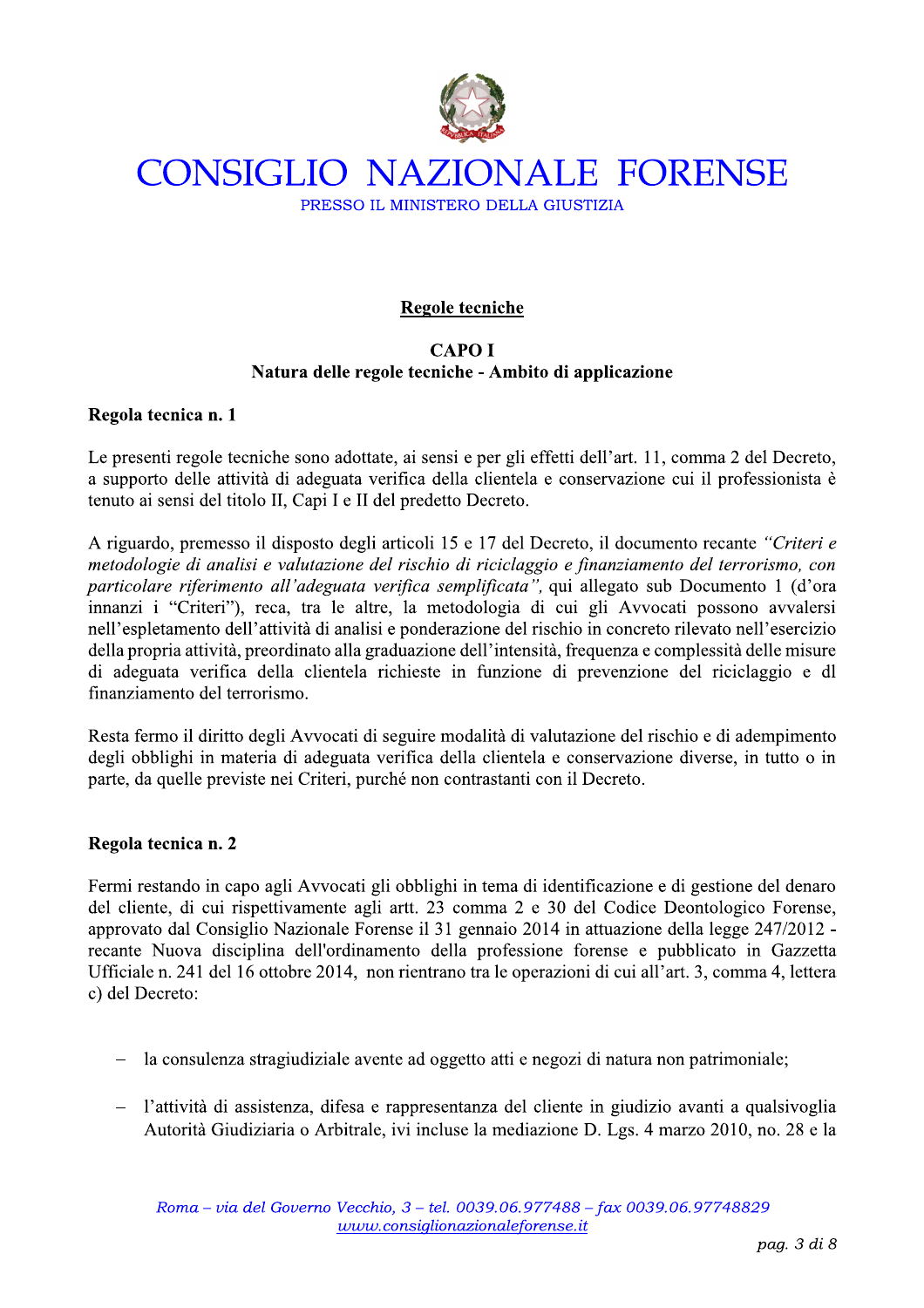

PRESSO IL MINISTERO DELLA GIUSTIZIA

negoziazione assistita ex D.L. 12 settembre 2014, no. 132, e ogni attività a queste prodromica o conseguente, ivi comprese conciliazioni e transazioni;

- l'attività di assistenza, difesa e rappresentanza in tutte le procedure di natura amministrativa o tributaria:
- gli incarichi quali amministratore di sostegno ex art. 404 e ss c.c. e 720 bis c.p.c., tutore e curatore ex artt. 414 e ss. c.c. e 717 c.p.c;
- gli incarichi quale arbitro rituale o irrituale, curatore fallimentare e commissario giudiziale ex artt. 28 e 165 R.D. 16 marzo 1942 no. 267;
- l'incarico di mediatore ex art. 16 D. Lgs. 4 marzo 2010, no. 28, fermi restando gli obblighi di cui all'art. 62 del Codice Deontologico Forense, approvato dal Consiglio Nazionale Forense il 31 gennaio 2014 in attuazione della legge  $247/2012$  – recante Nuova disciplina dell'ordinamento della professione forense, e pubblicato in Gazzetta Ufficiale no. 241 del 16 ottobre 2014;
- l'incarico di custode giudiziario ex art. 65 c.p.c e delegato alle operazioni di vendita ex art. 534 bis e 591 bis c.p.c.;
- ogni altra operazione, atto o negozio non espressamente riconducibile all'elencazione tassativa di cui all'art. 3, comma 4, lettera c) del Decreto.

### **CAPO II** Disciplina transitoria – artt. 11, comma 2 e art. 23, comma 3 del Decreto

### Regola Tecnica n. 3

Gli "Adempimenti Antiriciclaggio per gli Avvocati" approvati dal Gruppo di Lavoro Antiriciclaggio del Consiglio Nazionale Forense e pubblicati sul sito istituzionale del Consiglio Nazionale Forense, trovano applicazione per le parti non in contrasto con il Decreto.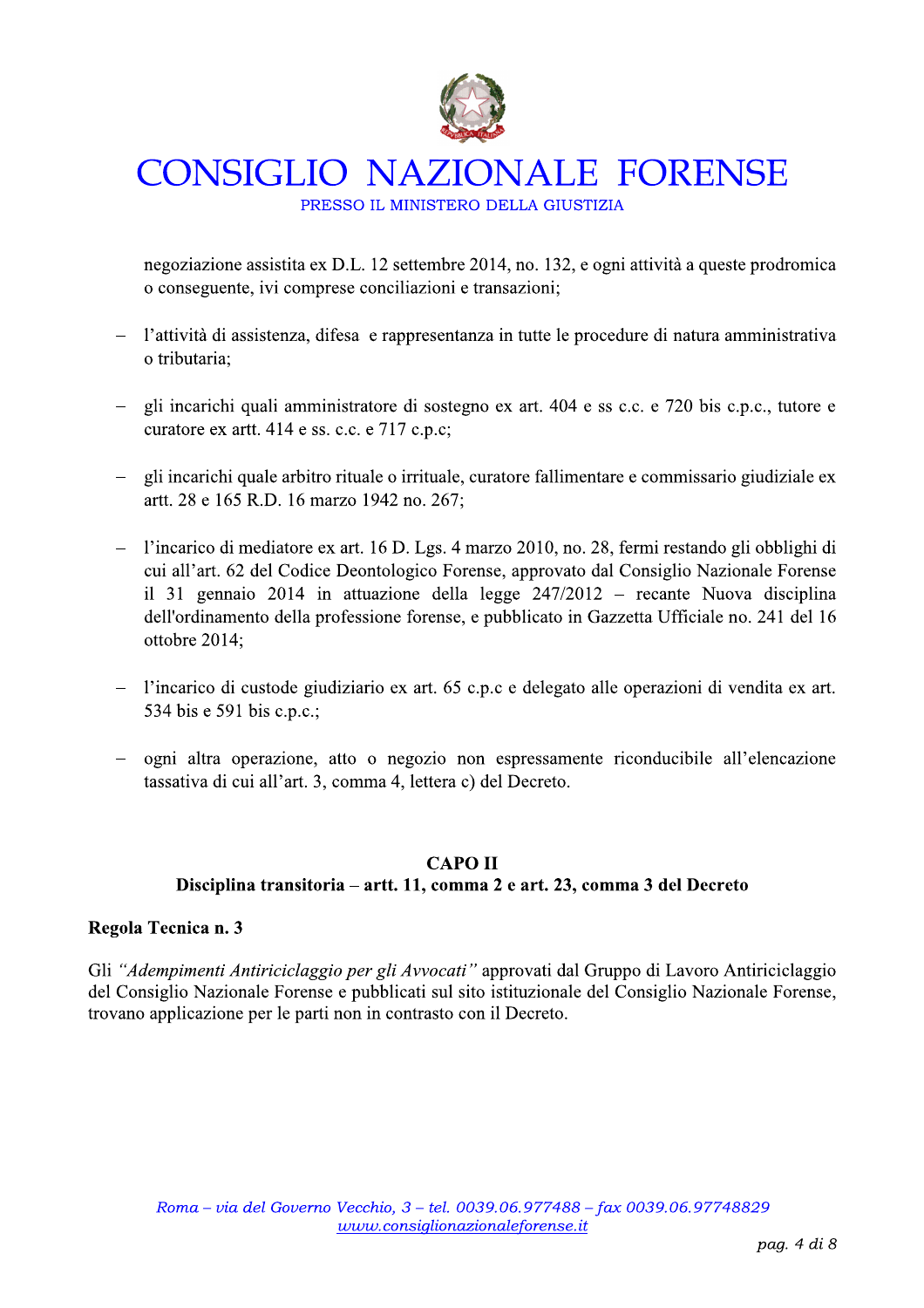

PRESSO IL MINISTERO DELLA GIUSTIZIA

### **CAPO III** Valutazione del rischio da parte dell'Avvocato

### Regola Tecnica n. 4

La valutazione del rischio di cui al comma 2, art. 15 del Decreto può essere effettuata anche con l'ausilio di professionisti e/o di società di consulenza, fermo restando quanto previsto al comma 4, art 15 del Decreto.

### **CAPO IV**

### Procedure e metodologia di analisi di valutazione del rischio di riciclaggio e finanziamento del terrorismo

### Regola tecnica n. 5

Costituiscono tipologie di clienti a basso rischio:

- le pubbliche amministrazioni ovvero organismi o enti che svolgono funzioni pubbliche, anche conformemente al diritto UE;
- società ammesse alla quotazione su mercati regolamentati nella UE;  $\overline{a}$
- società ammesse alla quotazione su mercati regolamentati extra UE a condizione che non siano situate in Paesi terzi ad alto rischio;
- i soggetti sottoposti a vigilanza ai sensi del D.Lgs. 1 settembre 1993 no. 385, del D. Lgs. 24 febbraio 1998 no. 58 e del D. Lgs. 7 settembre 2005 n. 209;
- enti creditizi o finanziari situati in uno Stato extra UE, di cui all'art. 23, comma 2, lettera c, numeri 2), 3), e 4);
- clienti con sede legale in aree geografiche a basso rischio.

### **CAPO V** Adeguata verifica della clientela

### Regola tecnica n. 6

Allo scopo di definire l'idoneità e la tempestività delle misure semplificate di adeguata verifica della clientela nell'ambito dell'attività dell'Avvocato allorquando questi è chiamato a redigere un atto o negozio concernente le operazioni di cui all'art. 3 comma 4, lettera c) del Decreto, e scopo e natura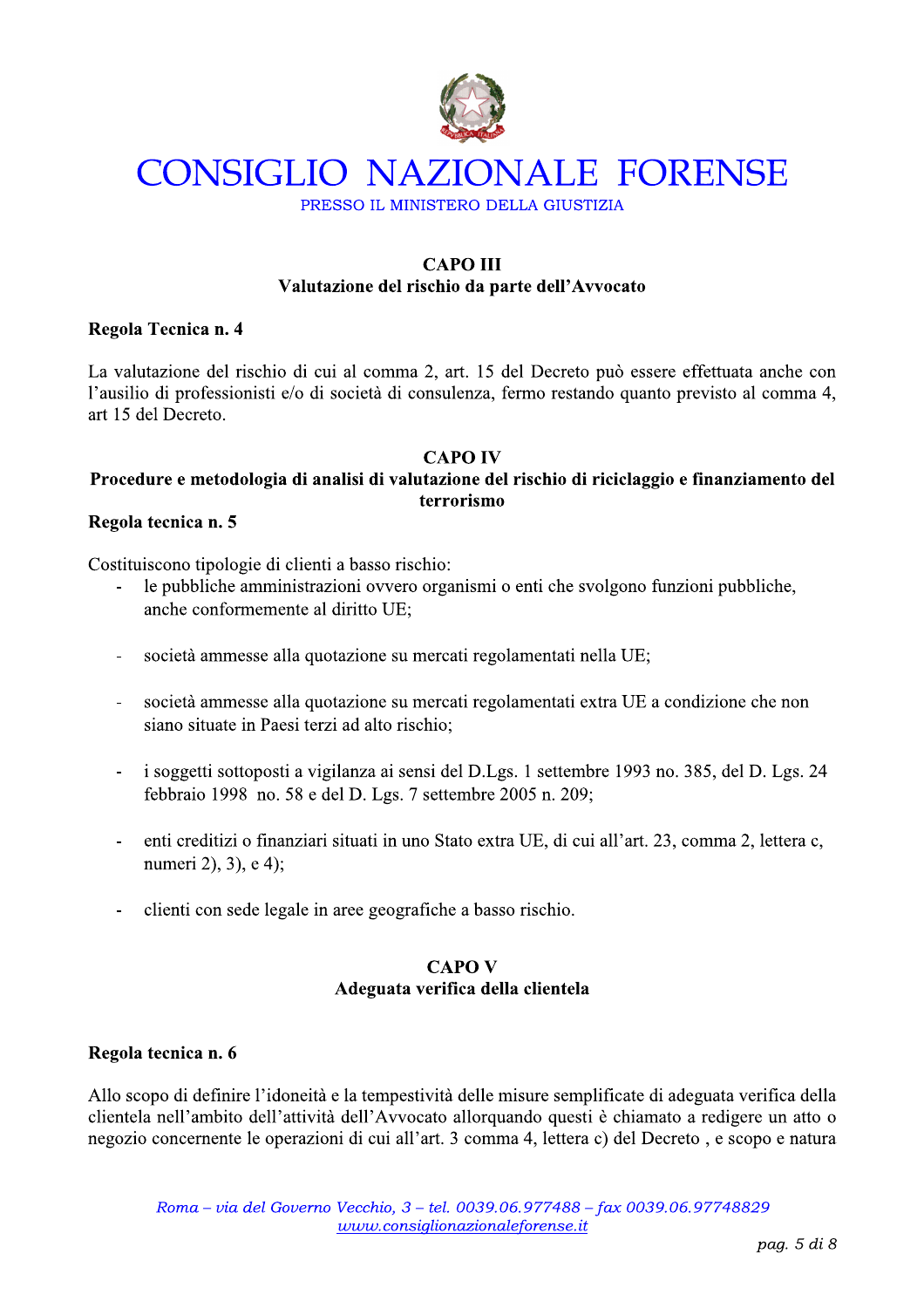

PRESSO IL MINISTERO DELLA GIUSTIZIA

della prestazione risultino manifeste nell'atto o negozio stesso, salva diversa valutazione dell'Avvocato, non è necessario formalizzare in un autonomo documento l'acquisizione di tali informazioni dal cliente.

### Regola tecnica n. 7

Costituisce idonea identificazione del titolare effettivo quella effettuata mediante consultazione di pubblici registri e - ove necessario - mediante l'acquisizione dei dati e informazioni ivi contenute.

### Regola Tecnica n. 8

L'Avvocato potrà adempiere agli obblighi di adeguata verifica della clientela:

- servendosi di procedure strutturate di raccolta e di elaborazione dei dati e delle informazioni, attraverso percorsi guidati o questionari, anche avvalendosi di algoritmi predefiniti e procedure informatiche, in grado di assegnare in automatico la classe di rischio, fermi restando gli obblighi valutativi correlati a carico dell'Avvocato;
- acquisendo una dichiarazione del cliente confermativa dei dati e delle informazioni fornite, in particolar modo quelli attinenti alla struttura proprietaria ed alla titolarità effettiva.

### Regola tecnica n. 9

Trovano applicazione in caso di basso rischio di riciclaggio le seguenti misure di semplificazione degli obblighi di adeguata verifica:

- $\hat{E}$  sufficiente ai fini dell'identificazione l'acquisizione in fotocopia del documento di identità del cliente:
- con riferimento alla identificazione dell'eventuale titolare effettivo e verifica della sua identità: è sufficiente una dichiarazione, purché ragionevolmente attendibile, dello stesso titolare effettivo ovvero una dichiarazione del cliente ex art. 22 del Decreto con allegata – se del caso - la relativa documentazione atta ad identificare il titolare effettivo, come ad es. visura CCIA, e senza necessità di acquisire copia del documento di identità del titolare effettivo: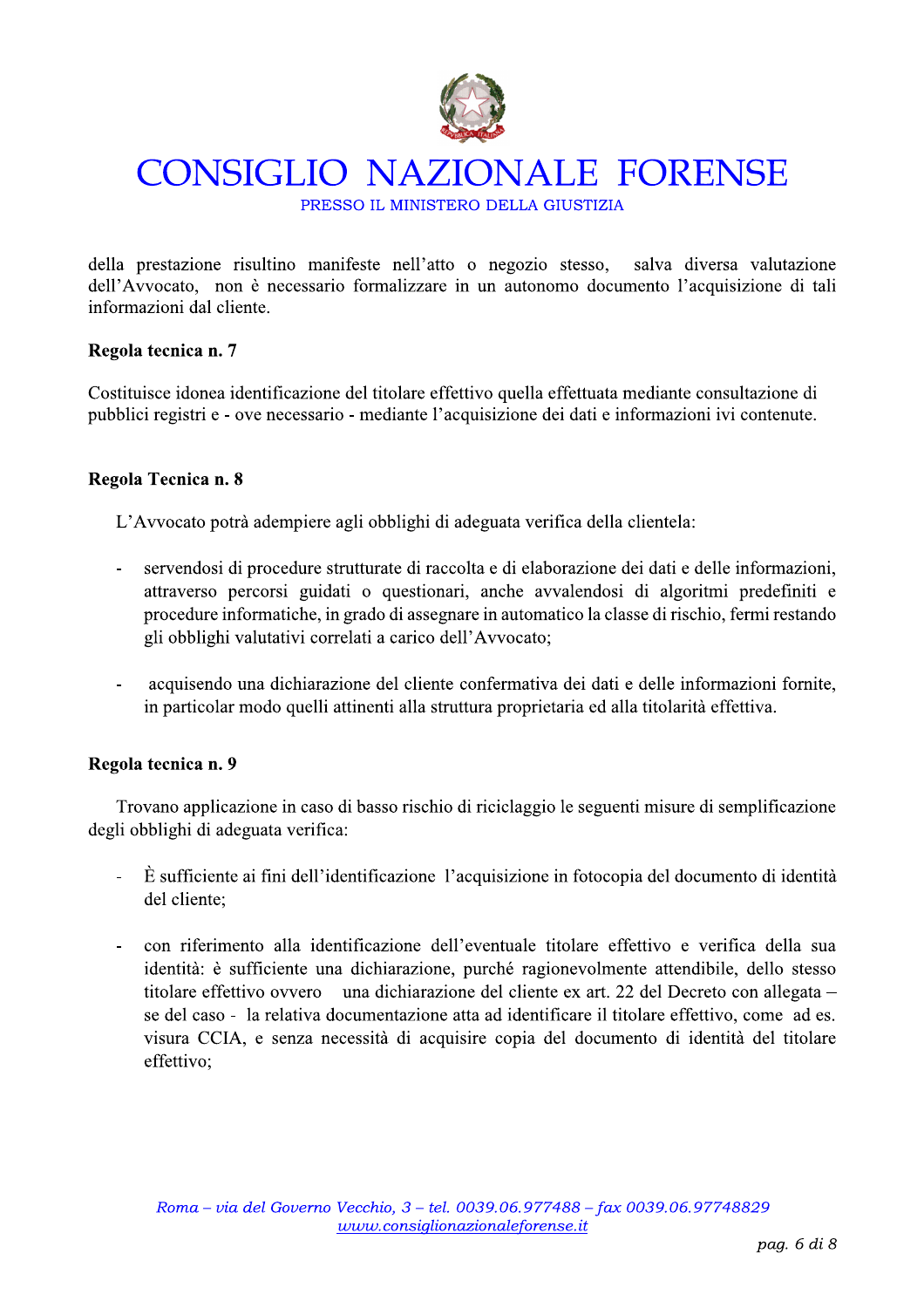

PRESSO IL MINISTERO DELLA GIUSTIZIA

- con riferimento alla richiesta di informazioni sullo scopo e sulla natura prevista della prestazione professionale: è sufficiente basarsi sulle dichiarazioni rese dal cliente, purché ragionevolmente attendibili;
- con riferimento al controllo costante nel corso della prestazione professionale: è sufficiente che esso sia più dilazionato e meno pervasivo e dettagliato.

In ogni caso, in presenza di un basso rischio di riciclaggio, l'Avvocato sarà esentato:

- dal raccogliere informazioni dettagliate sulla situazione economico-patrimoniale del cliente;
- dallo svolgimento di una verifica specifica della provenienza dei fondi e delle risorse nella disponibilità del cliente.

### **CAPO VI** Controllo continuo

### Regola tecnica n. 10

Laddove il rapporto con il cliente è connotato da indici di basso rischio di riciclaggio ed è pertanto idoneo l'espletamento di un'attività semplificata di adeguata verifica, il controllo costante potrà essere compiuto con cadenza maggiormente dilazionata nel tempo, anche ad esempio a cadenza triennale per i rapporti continuativi, essendo inoltre sufficiente, se del caso, raccogliere una semplice dichiarazione confermativa da parte del cliente che il quadro informativo a questi riferito non è mutato.

### **CAPO VII**

### **Conservazione**

### Regola tecnica n. 11

Il fascicolo cartaceo del cliente, così come liberamente costituito dall'Avvocato, realizza – unitamente altresì, se del caso, a qualsivoglia modalità di conservazione di documenti, dati ed informazioni in via informatica - idonea modalità di conservazione. Inoltre, entrambe le modalità – cartacea ed informatica – possono coesistere con riferimento ad un medesimo cliente.

### Regola tecnica n. 12

Costituiscono idonea modalità di conservazione ai sensi dell'art. 32 del Decreto, i sistemi di protezione contro la perdita dei dati e delle informazioni, i sistemi di autenticazione, autorizzazione per l'accesso al sistema informatico dello Studio dell'Avvocato ed al relativo archivio cartaceo. L'integrità dei dati e delle informazioni e la non alterabilità si considera garantita, tra l'altro, qualora gli stessi si ricavino da un documento informatico conservato in formato statico, ovvero da documento anche in formato non statico da cui si possa desumere la non alterazione.